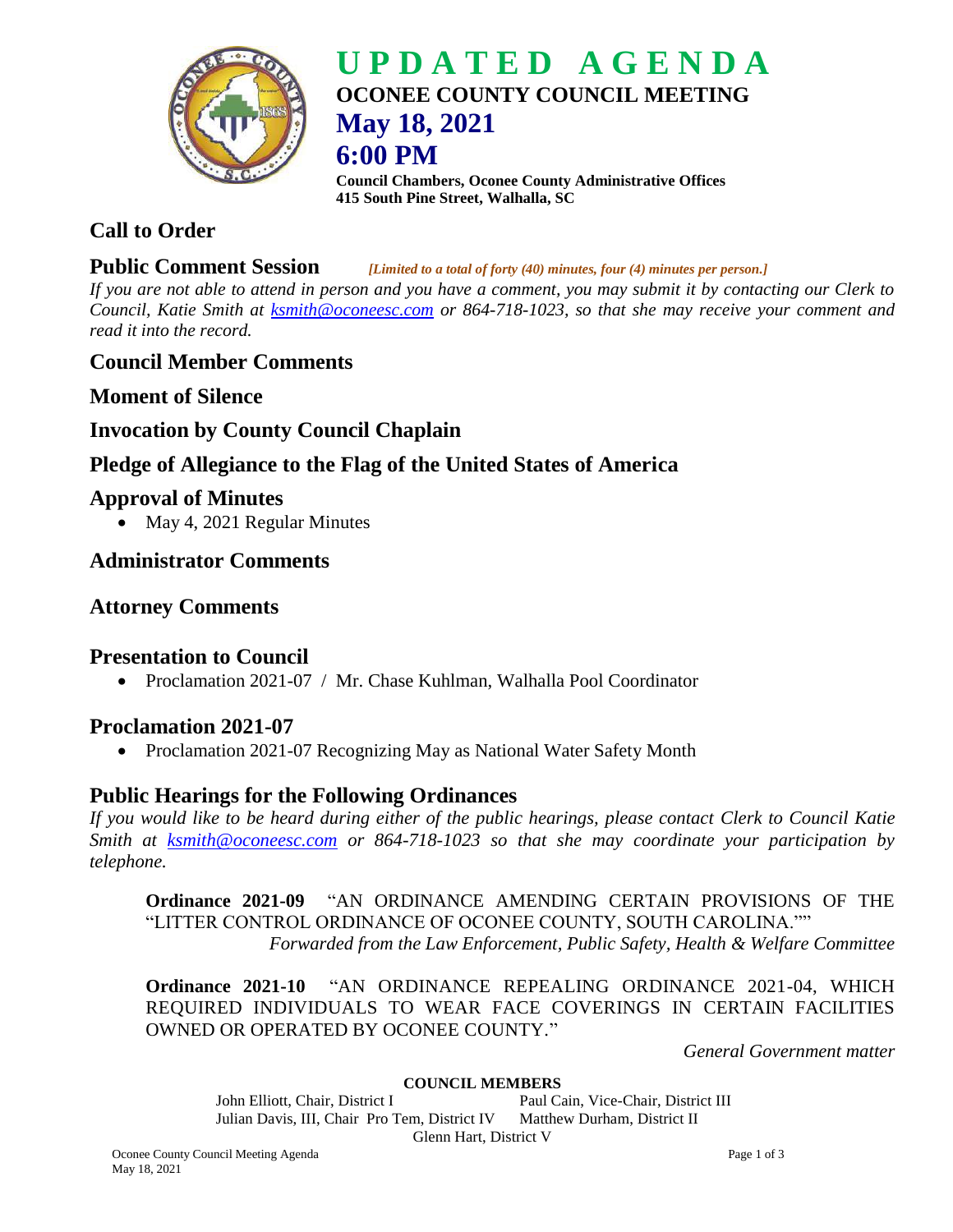## **Third Reading of the Following Ordinances**

| <b>Ordinance 2021-09</b> | [see caption above] |
|--------------------------|---------------------|
| <b>Ordinance 2021-10</b> | [see caption above] |

## **Second Reading of the Following Ordinances**

**Ordinance 2021-11** "AN ORDINANCE ESTABLISHING CHAPTER 40 OF THE OCONEE COUNTY CODE OF ORDINANCES, TO BE ENTITLED "CULTURAL AND HISTORIC PRESERVATION," AND ENACTING ARTICLE V THERETO, CAPTIONED "PROTECTION OF HISTORICAL MEMORIALS."

*Forwarded from the Law Enforcement, Public Safety, Health & Welfare Committee*

**Ordinance 2021-12** "AN ORDINANCE CONSENTING TO THE TRANSFER OF CERTAIN REAL PROPERTY THAT HAS BEEN FORFEITED TO THE OFFICE OF THE OCONEE COUNTY SHERIFF; AUTHORIZING THE COUNTY ADMINISTRATOR TO TAKE CERTAIN ACTIONS IN RELATION THERETO; AND OTHER RELATED MATTERS."

*Forwarded from the Law Enforcement, Public Safety, Health & Welfare Committee*

## **First Reading of the Following Ordinances**

**Ordinance 2021-01** "AN ORDINANCE TO ESTABLISH THE BUDGET FOR OCONEE COUNTY AND TO PROVIDE FOR THE LEVY OF TAXES FOR ORDINARY COUNTY PURPOSES, FOR THE TRI-COUNTY TECHNICAL COLLEGE SPECIAL REVENUE FUND, FOR THE EMERGENCY SERVICES PROTECTION SPECIAL REVENUE FUND, FOR THE ROAD MAINTENANCE SPECIAL REVENUE FUND, FOR THE BRIDGE AND CULVERT CAPITAL PROJECT FUND, FOR THE ECONOMIC DEVELOPMENT CAPITAL PROJECT FUND, FOR THE DEBT SERVICE FUND, FOR THE VICTIM SERVICES SPECIAL REVENUE FUNDS, FOR THE CAPITAL VEHICLE / EQUIPMENT FUND, ALL IN OCONEE COUNTY FOR THE FISCAL YEAR BEGINNING JULY 1, 2021 AND ENDING JUNE 30, 2022."

**Ordinance 2021-02** "AN ORDINANCE TO ESTABLISH THE BUDGET FOR THE SCHOOL DISTRICT OF OCONEE COUNTY (the "School District") AND TO PROVIDE FOR THE LEVY OF TAXES FOR THE OPERATIONS OF THE SCHOOL DISTRICT OF OCONEE COUNTY FOR THE FISCAL YEAR BEGINNING JULY 1, 2021 AND ENDING JUNE 30, 2022."

**Ordinance 2021-03** "AN ORDINANCE TO PROVIDE FOR THE LEVY OF TAXES FOR THE KEOWEE FIRE SPECIAL TAX DISTRICT AND TO ESTABLISH THE BUDGET FOR THE KEOWEE FIRE SPECIAL TAX DISTRICT FOR THE FISCAL YEAR BEGINNING JULY 1, 2021 AND ENDING JUNE 30, 2022."

## **First & Final Reading for the Following Resolutions** *[None Scheduled.]*

## **Discussion Regarding Action Items**

**Council consideration and discussion regarding the Coronavirus State and Local Fiscal Recovery Fund**

**COUNCIL MEMBERS**